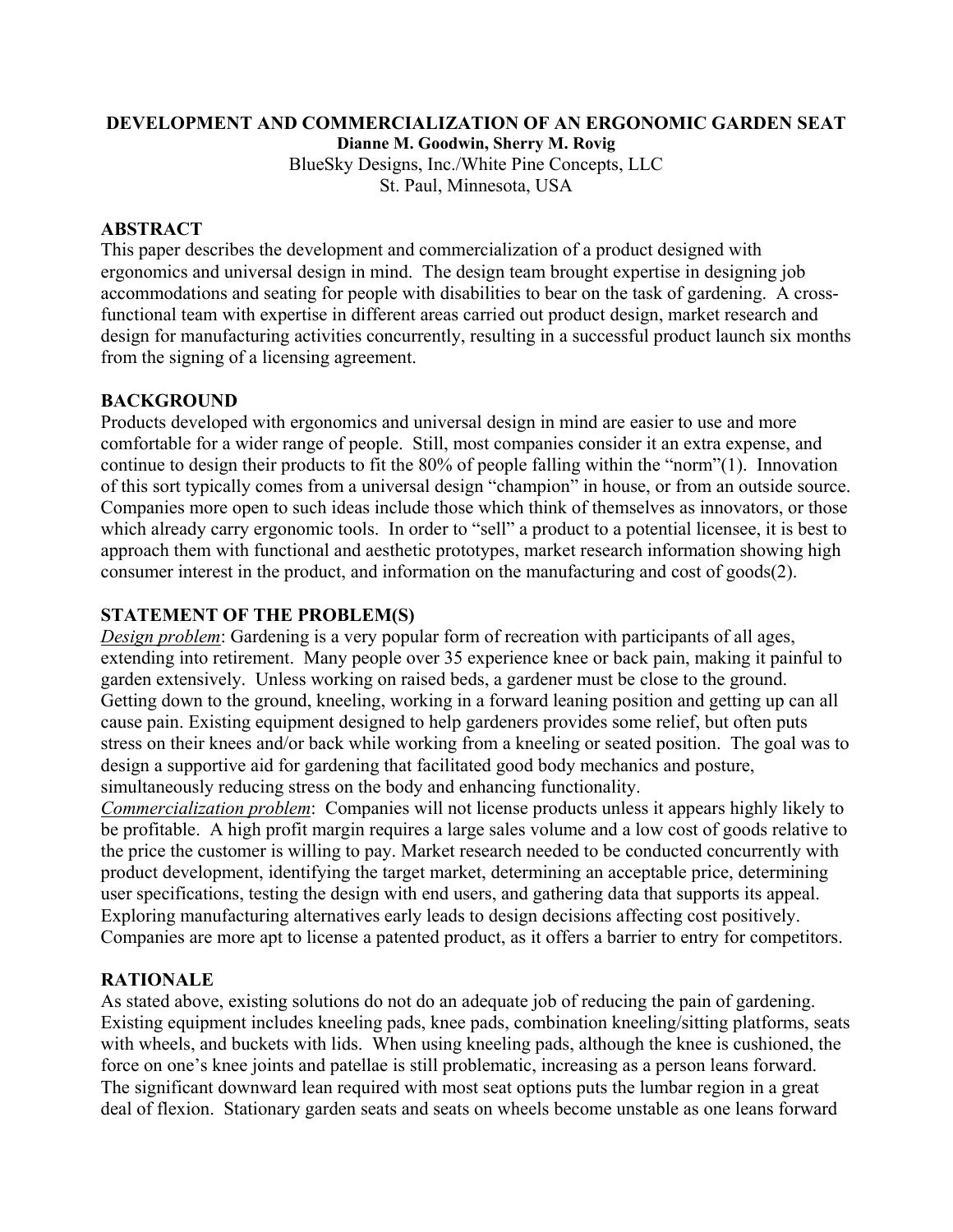# COMMERCIALIZATION OF ERGONOMIC GARDEN SEAT

and down. Units with seats on wheels tend to limit the placement of one's feet, can be unstable on sloping ground, and don't necessarily move easily with a person on it. The need for a comfortable support that remains stable while facilitating movement and improving reach was the challenge.

The scope of issues one considers when developing a product for commercialization are compounded beyond the "Design Problem". Some additional considerations include: cost of manufacture, impact of materials and manufacturing on the environment, marketability, aesthetics, consumer appeal, liability, tooling costs, critical timing for the market, prior art, patent status, packaging, point of purchase displays, shelf space, and shipping considerations.

## **DESIGN**

The Garden Rocker (Figure 1) was designed to work for a broad range of people. The basic components are a convex base, adjustable height seat post, and contoured seat pan. The design allows it to be used either in a seated position or with one or both knees in contact with the ground. The contour of the forward section of the base allows the gardener to tilt forward and to the sides

and to rotate. The semi-flat area that extends from the center to the back of the base provides stability in the upright position and resists rearward tipping. The unit remains stable as the gardener leans, with their feet/knees and the base providing three points of contact at all times. Their buttocks remain in contact when leaning, offsetting some of the body weight. The seat contours, padding, and covering distribute pressure for comfort and to resist sliding when the seat is inclined. Handles were designed as an option for people who want assistance sitting or rising. The base provides some storage, and an accessory pad with side pockets for tools was developed by the licensee.



Figure 1. Garden Rocker

## **DEVELOPMENT**

The initial design presented to the project team was reminiscent of a one-legged milking stool. The disadvantage of using a stick-like base in soft ground and consideration of a gardener's tasks led to a base which allows the gardener to lean forward and pivot. This was accomplished through the incorporation of an old Pontiac hubcap in an early iteration. The design was enhanced by a contoured seat to help keep the user in contact when leaning. The rear and front of the base was changed to increase its stability. As the profile changed, it evolved into a leaf-like shape, enhancing the product's aesthetic appeal. The design became more refined with each iteration, leading to a prototype tested with consumers for function and market appeal.

The technical development involved various approaches. The early base and seat prototypes were fabricated by preparing plaster molds over which polypropylene was vacuum-formed. For the final base shape, an industrial designer used Alias and SolidWorks to provide a CAD file to a vacuumformer to mold ABS bases with more precision than the hand-made models. Other parts were vacuum-formed for purely aesthetic presentation purposes so it would look more like a finished product. Alias and SolidWorks were also used to develop CAD drawings for obtaining quotes and manufacturing the tooling.

An outside firm obtained quotes from overseas firms to establish the cost of goods. This resulted in design changes to reduce the costs by reducing the number of parts and assembly required. The trade off was the fit of extruded telescopic tubing compared to incorporating the tubes into the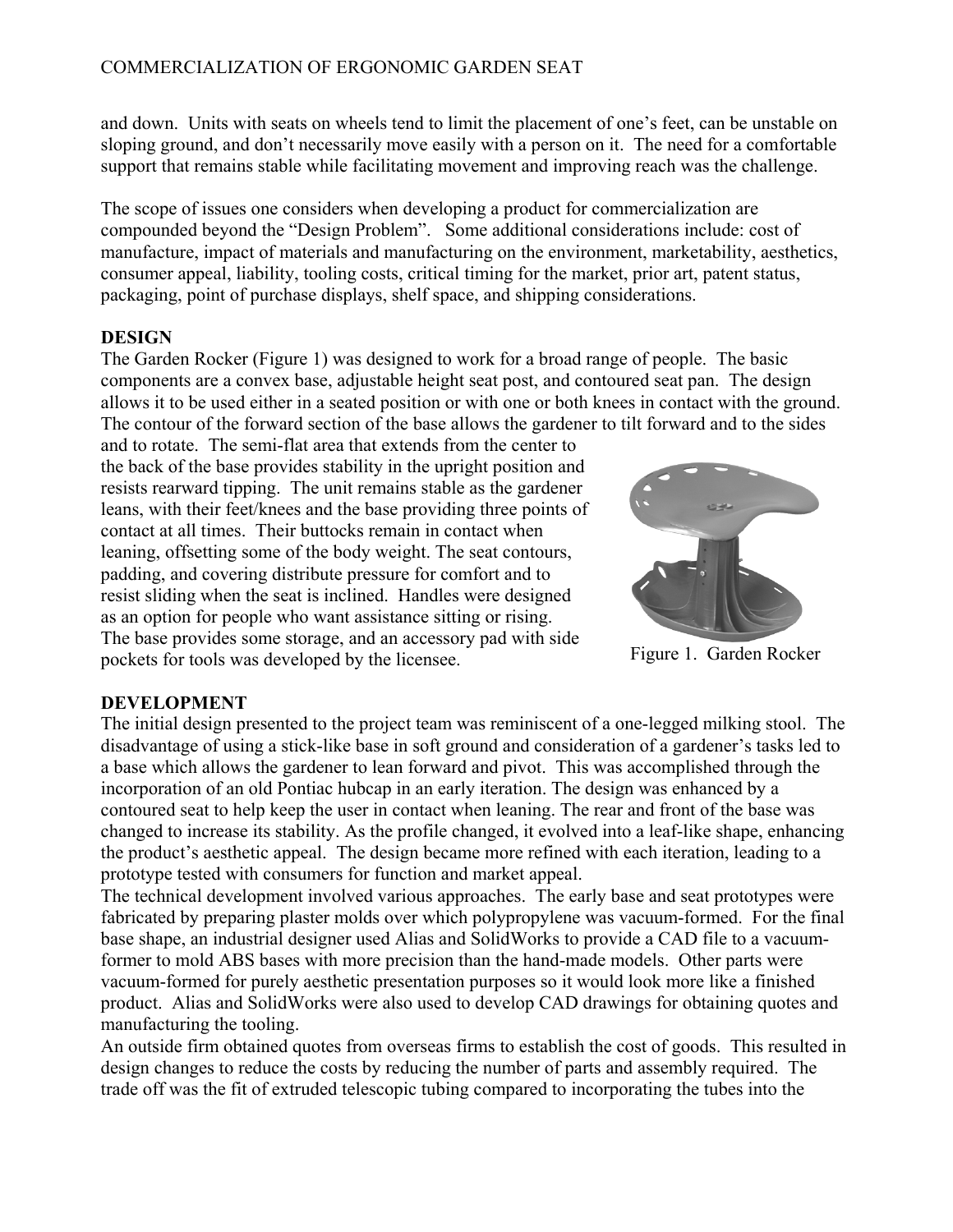# COMMERCIALIZATION OF ERGONOMIC GARDEN SEAT

injection-molded base and the seat. SLA models of the telescoping sections were developed to test this feature. Slight changes were made, and tooling was ordered. The licensee was able to utilize the information we provided them to make more informed decisions. Shipping large parts from overseas adds significantly to the cost, so a decision was made to manufacture them locally.

## **EVALUATION**

Early stage designs were tested by the project team members and close friends or family members who garden. Later, a market research specialist assisted in gathering input from members of garden clubs. They tried our prototype and the competitive products, gave us feedback, the data was collected and analyzed. This led to making the base more stable and gave us information as to their perceptions and the market acceptability of the Garden Rocker.

A structural analysis of the plastic tubes was completed via computer simulations with different materials. Ribs were added to the lower tube section, and the material thickness was increased.

## **DISCUSSION**

After one potential licensee decided against licensing and producing the garden seat, a marketing specialist was hired to look at the feasibility and cost of producing and marketing it ourselves. She subsequently recommended we continue to seek a licensing partner and identified 8 potential partners. We worked out a deal with the second manufacturer we approached.

The licensee made design changes in order to offer it at a low price point. Some features we had incorporated have been dropped for now, but may come with a "Deluxe" version in the future. Once a licensing agreement is signed, you do lose some design control. The manufacturer worked quickly to get it to market and have parts ready for a major industry show. It took them just 5-6 months from the signing of the contract to have first run products in hand. The tool was built overseas to keep costs down, and was shipped during the dock strike, resulting in delivery delays. The advantages of concurrent engineering with the design, manufacturing and marketing members collaborating as early as possible were key to the successful introduction of the product.

## **REFERENCES**

1) Tobias, J., Vanderheiden, G., Vanderheiden, K. (1998). Why Companies Adopt Universal Design: An Initial Report from the Universal Design Research Project, Proceedings of the RESNA '98 Annual Conference, pp. 92-94.

2) Kohler, J.A., Kon, B.D. (1998). A Survey on the Presentation of New Assistive Technologies to Manufacturers, Proceedings of the RESNA '98 Annual Conference, pp. 92-94.

## **ACKNOWLEDGMENTS**

Funding for this product development was provided through White Pine Concepts, of which the authors are now co-owners. The product is in production with Vertex Corporation.

Dianne M. Goodwin BlueSky Designs, Inc. 540 Fairview Ave N, Suite 207 St. Paul, MN 55104 651-603-0828, 651-917-0137 (fax) dianne@blueskydesigns.us